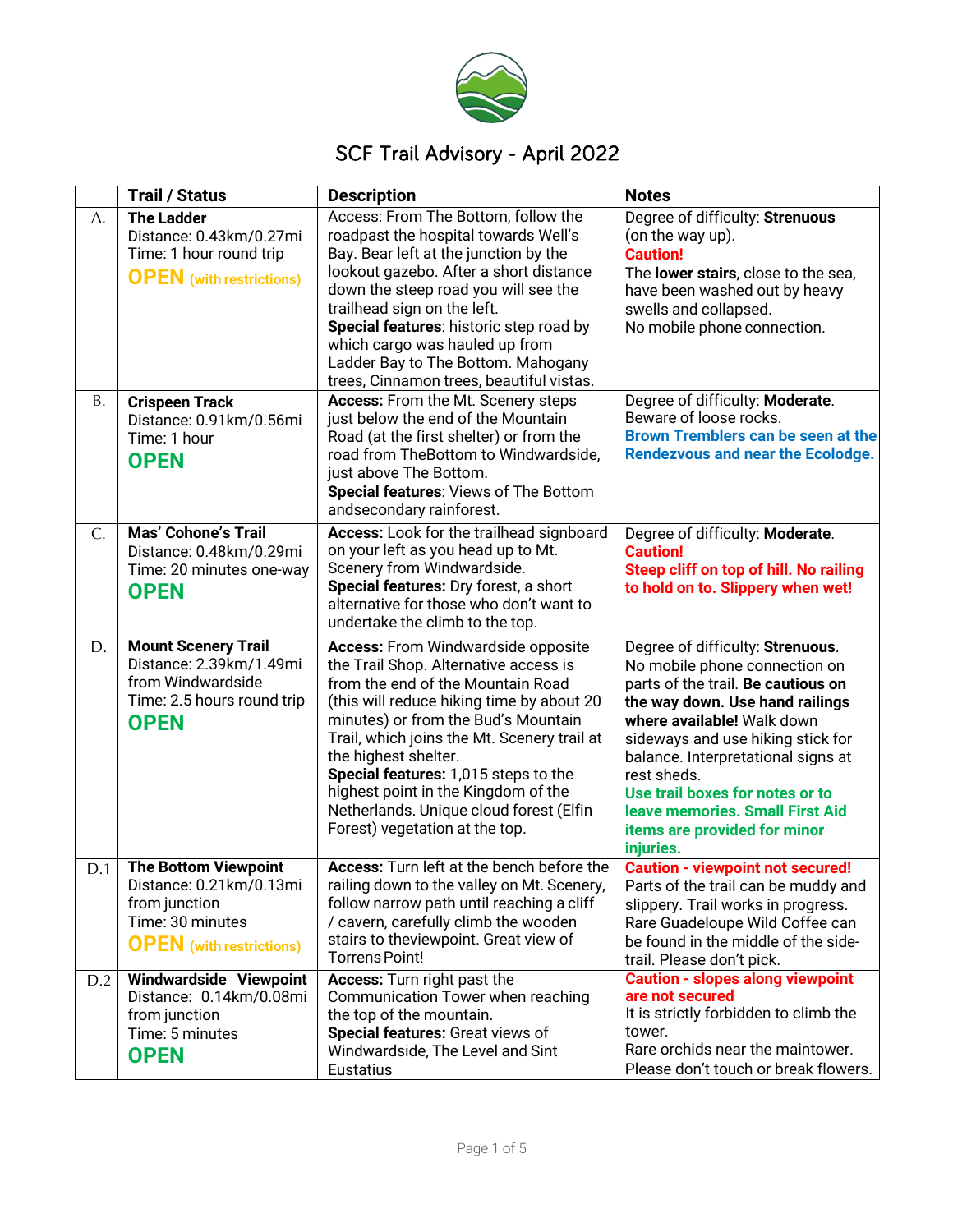| D.3<br>D.4 | <b>Hells Gate Viewpoint</b><br>Distance: 0.14km/0.08mi<br>from junction<br>Time: 10 minutes<br><b>OPEN</b><br><b>Elfin Forest Trail</b>                                         | <b>Access:</b> Turn left when reaching the top<br>of the mountain through a muddy valley<br>until reaching the cliff. Use the rope to<br>assist on the way up and down.<br>Special features: Great views of Hell's<br>Gate, the airport and St. Maarten. Selfie<br>sign, the actual highest point in the KNL.<br><b>Access:</b> From the Sandy Cruz Trail                   | <b>Caution! Slippery when wet!</b><br><b>Steep cliff to all sides.</b><br>Not for people afraid of heights.<br>Parts of boardwalk can be<br>slippery. Rare Guadeloupe Wild<br>Coffee can be found at the east<br>side. Please don't pick.<br>Degree of difficulty: Strenuous.                                                        |
|------------|---------------------------------------------------------------------------------------------------------------------------------------------------------------------------------|-----------------------------------------------------------------------------------------------------------------------------------------------------------------------------------------------------------------------------------------------------------------------------------------------------------------------------------------------------------------------------|--------------------------------------------------------------------------------------------------------------------------------------------------------------------------------------------------------------------------------------------------------------------------------------------------------------------------------------|
|            | Distance: 0.89km/0.55mi<br>from junction<br>Time: 45 minutes<br><b>OPEN</b>                                                                                                     | Head in Upper Hell's Gate. Turn left at<br>junction in 350 meters, after passing<br>through Deep Gut. Rest bench halfway<br>of the trail.<br>Special features: spectacular views of<br>the airport and neighboring islands at<br>bench. Huge banana trees can be<br>found in the Elfin Forest.                                                                              | <b>Recommended for experienced</b><br>hikers only. Not suitable for kids<br>under 12 years of age. Upper trail<br>is steep, muddy and slippery, good<br>hiking boots recommended.                                                                                                                                                    |
| E.         | <b>Sandy Cruz Trail</b><br>Distance: 2.86km/1.78mi<br>Time: 2.5 hours one-way<br><b>OPEN</b>                                                                                    | <b>Access:</b> The trailhead is located near<br>the end of the dead-end road in Upper<br>Hell's Gate. If you are walking to the<br>trailhead, signs will direct you from the<br>main road. Or start from the road on<br>Troy Hill, which will increase the hiking<br>time by about half an hour.<br>Special features: lush rainforest,<br>abandoned farmland, great views.  | Degree of difficulty: Moderate.<br>Arguably, Saba's second most<br>famous and most hikers favorite<br>trail! Bring a hiking stick for<br>additional balance. Parts of the<br>trail are muddy and slippery.<br>No mobile phone connection.<br><b>Breeding season of Saba</b><br>Racer snake. Please don't<br>disturb.                 |
| F.         | <b>Sulfur Mine Trail</b><br>Distance: 0.51km/0.32mi<br>Time: 40 minutes one-way<br><b>OPEN</b>                                                                                  | <b>Access:</b> Going down from Upper Hell's<br>Gate (Zion's Hill) towards the airport,<br>follow the second side road (the one<br>that branches sharply to the left); the<br>trail starts at the end of the paved road.<br>Special features: location of the old<br>McNish Sulfur Mine; great views of<br>cliffs and airport; seabird watching<br>(bring your binoculars!). | Degree of difficulty: Moderate<br>Due to recent rock slides the<br>mine entrance is partially<br>blocked. Inside the mine it is very<br>hot and humid. Thus, exploration<br>of the mine is presently not<br>permitted. Keep a distance from<br>the eroded edges near the old<br>sulfur oven.                                         |
| G.         | <b>Flat Point</b><br>"Tide Pools" Loop<br>Distance: 0.58km/0.36mi<br>Time: 30 minutes<br><b>OPEN</b>                                                                            | Access: From the road below the<br>airport to Cove Bay. Follow the yellow<br>trailblazing marks on the rocks.<br>Special features: lava flows; colorful<br>saltwater pools with abundant marine<br>life; ruins of an indigo boiling house.                                                                                                                                  | Degree of difficulty: an easy walk to<br>the bluff overlooking the tidepools;<br>asteep scramble over rocks to get<br>down to the pools.<br>Mind the ocean! Don't climb too<br>far down when the sea is wild!                                                                                                                        |
| Η.         | <b>Spring Bay Heritage Trail</b><br>Distance: 2.96km/1.84mi<br>Time: 2-3 hours one-way<br><b>OPEN</b>                                                                           | <b>Access:</b> From the Agriculture Center in<br>English Quarter (along the road from<br>Windwardside to Hell's Gate/Zion's<br>Hill) or from Kelbey's Ridge (follow the<br>orange markings) near the Airport.<br>Special features: dry forest and dry<br>scrub vegetation; beautiful vistas; ruins<br>of a sugar cane boiling house.                                        | Degree of difficulty: Strenuous.<br>Take enough water and sunblock<br>- this is a long and hot hike! No<br>sign at junction to Spring Bay Flat.<br><b>Beware of Manchineel trees along</b><br>the trail. Beware of loose rocks and<br>gravel, erosion caused by recent<br>rain in the section leading to Spring<br>Bay Gut (ravine). |
| I.         | <b>North Coast Trail</b><br>Distance: 3.27km/2.03mi<br>Time: 3.5 hours one-way<br>Heavy erosion @ Goat<br>Rock. Use cable for hold.<br><b>CLOSED</b><br><b>Guide Hikes Only</b> | <b>Access:</b> From the main trailhead in<br>Lower Hell's Gate.<br>Special features: Spectacular ocean<br>views, ruins of Mary's Point.                                                                                                                                                                                                                                     | Degree of difficulty: Exhausting<br>Trail in many parts not visible;<br>flagging tape and reflectors<br>placed on trees to avoid<br>disorientation; dangerous<br>unstable areas, sudden landslides<br>possible, loose rocks and steep,<br>difficult to climb cliffs.                                                                 |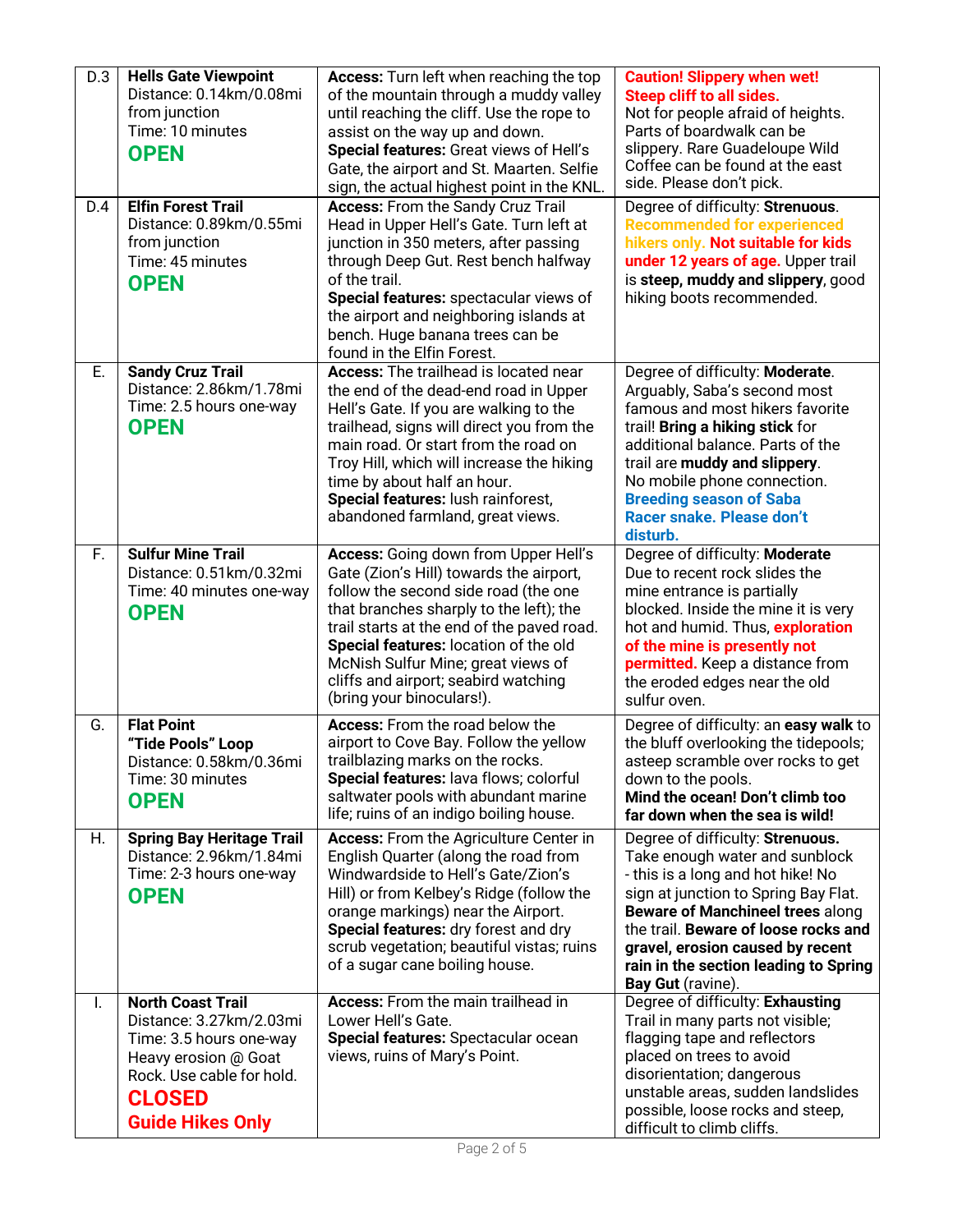| 1.1 | <b>Mary's Point Trail</b><br>Distance: 0.75km/0.47mi<br>Time: 1 hour one-way<br><b>OPEN</b>                                                                                                                          | Access: Start from Well's Bay, through<br>the Well's Bay Gut / ravine. Turn left<br>when reaching the sign. Don't continue<br>past ruins. Trail marked with reflectors.<br>Special features: Great views of the<br>north and Well's Bay from the Valiulis<br>bench.                                                                                                                                                                                                                         | Degree of difficulty: Strenuous.<br><b>Beware of falling rocks! Handrails</b><br>and wooden steps from Well's Gut<br>to the old village. No mobile phone<br>connection. Be respectful of the<br>historic ruins and graves.<br>Don't remove any artifacts!                                                                                                     |
|-----|----------------------------------------------------------------------------------------------------------------------------------------------------------------------------------------------------------------------|---------------------------------------------------------------------------------------------------------------------------------------------------------------------------------------------------------------------------------------------------------------------------------------------------------------------------------------------------------------------------------------------------------------------------------------------------------------------------------------------|---------------------------------------------------------------------------------------------------------------------------------------------------------------------------------------------------------------------------------------------------------------------------------------------------------------------------------------------------------------|
| 1.2 | <b>Torrens Point Trail</b><br>Distance: 0.4km/0.24mi<br>Time: 20 minutes one-way<br><b>OPEN</b><br>(Caution: trail not being<br>cleaned regularly)                                                                   | <b>Access: Start from the Mary's Point</b><br>ruins in the middle of the village. Follow<br>the ridge to the DP7 geographical<br>marker. Special features: Cavern used<br>by Amerindians as shelter. Great views<br>of the north coast and Diamond Rock.                                                                                                                                                                                                                                    | Degree of difficulty: Moderate.<br>Path not clearly marked and signs<br>absent. Steep cliffs to the sides of<br>theridge before reaching wide open<br>area above Torrens Point. Edges<br>could be undermined by erosion!                                                                                                                                      |
| J.  | <b>All Too Far Trail</b><br>Distance: 1.5km/0.93mi<br>Time: 1-2.5 hours one-way<br>(depending on hiking the<br>trail up or down).<br><b>OPEN</b>                                                                     | Access: From the junction at either<br>the North Coast or the Sandy Cruz<br>Trail.<br>Special features: The trail meanders<br>through dry scrub vegetation and lush<br>rainforest (4 different eco-systems), with<br>spectacular views of the Pirate Cliffs.                                                                                                                                                                                                                                | Degree of difficulty: Strenuous<br>Beware of stinging nettles & Jack<br>Spaniard wasps at the lower part!<br>Upper section muddy and slippery.<br>This trail connects the North Coast<br>Trail with the Sandy Cruz Trail. No<br>mobile phone connection.                                                                                                      |
| K.  | <b>Bottom Mountain Trail</b><br>Distance: 1.1km/0.68mi<br>Time: 1.5 hours<br><b>OPEN</b>                                                                                                                             | <b>Access:</b> From the road opposite<br>Queen's Gardens Hotel or the junction<br>at Rendezvous.<br>Special features: secondary forest,<br>transition to rainforest, occasionally<br>farmed land, Mammee Apple trees, and<br>views of The Bottom. Brown Tremblers<br>and Bridled Quail Doves can be found<br>aside the trail.                                                                                                                                                               | Degree of difficulty: Moderate.<br><b>Exercise caution when climbing</b><br>down the ridge. Use provided ropes<br>where available!<br><b>Start of Bridled Quail Dove</b><br>breeding season. Bird can be<br>recognized by deep mourning<br>song: hoo-hooooooo                                                                                                 |
| L.  | <b>Buds Mountain Trail</b><br>Distance: 1.47km/0.91<br>Time: 1.5 hours uphill<br><b>OPEN</b>                                                                                                                         | <b>Access:</b> From the Bottom Mountain<br>Trailor opposite the last (3rd) rest shed<br>on theMt. Scenery Trail.<br>Special features: good example<br>ofsecondary rainforest.                                                                                                                                                                                                                                                                                                               | Degree of difficulty: Moderate.<br>This trail is a nice alternative on the<br>way down from Mount Scenery.<br>The upper part can be muddy and<br>slippery.                                                                                                                                                                                                    |
| M.  | <b>Tara's Ground Trail</b><br>Distance: 0.69km/0.43mi<br>Time: 45 minutes<br><b>OPEN</b>                                                                                                                             | <b>Access:</b> From the Bottom Mountain trail.<br>Time: 45 minutes from the junction on<br>the Bottom Mountain trail to the junction<br>on the Crispeen Track.<br>Special features: dense secondary<br>forestwith large mango trees and<br>historical farm ruins.                                                                                                                                                                                                                           | Degree of difficulty: Moderate-<br>easyTrail hard to find in the valley,<br>because of dense canopy, fallen<br>leaves and branches.<br>Trailblazing: Follow the<br>orange markers along the<br>path.                                                                                                                                                          |
| N.  | Parish Hill Trail/Loop<br>Distance: 1.01km/0.68mi<br>Time: 1.5 hours<br><b>OPEN</b> (with restrictions)<br><b>Construction activities</b><br>above Healthcare Center<br>parking lot obstructing<br><b>Trail Head</b> | <b>Access:</b> The trail starts at the beginning<br>ofthe road from The Bottom down to<br>Fort Bay, next to the Radio Station or<br>behind the Hospital. Erosion between<br>Bunker Hill and the forested section of<br>Parish Hill. For safety, get a local guide<br>to rock climb the "Whale's Tail" on<br>Great Hill.<br>Special features: Parish Hill is one of the<br>younger volcanic domes (less than<br>100,000 years old); great views of The<br>Bottom and St. John's; deep caves. | Degree of difficulty: Moderate.<br>Loose rocks during ascent to the<br>hill. Keep away from Pinguin cacti.<br>They have razor-sharp leaf edges<br>and spines! Beware of loose rocks<br>& gravel)<br>Caves should only be entered with<br>an experienced guide and<br>adequate equipment.<br>Signage absent. Middle part of<br>outer loop may be hard to find. |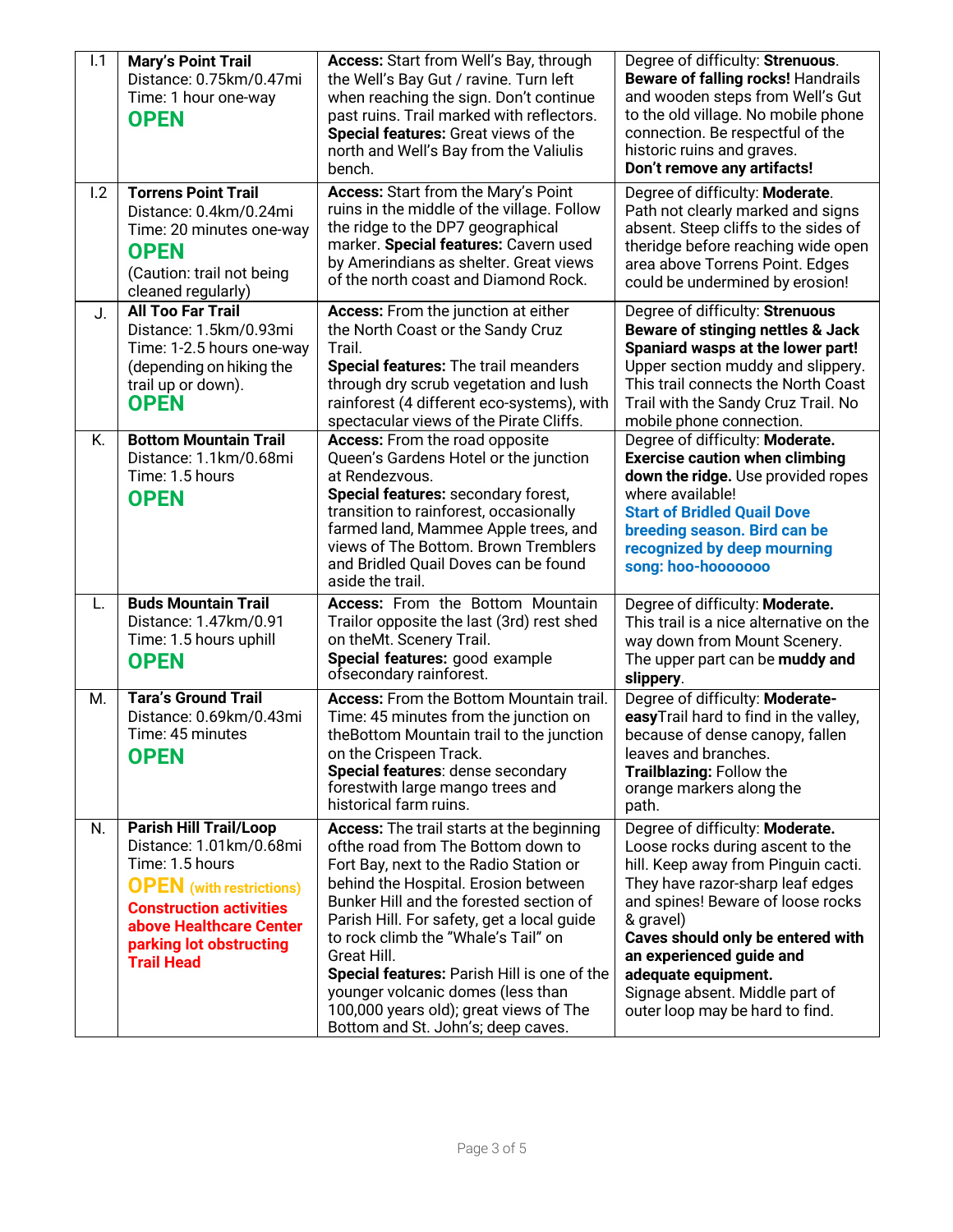| 0. | <b>Giles Quarter Trail</b><br>Distance: 3.49km/2.17mi<br>Time: 3 hours<br><b>OPEN</b> (with restrictions) | <b>Access:</b> From the Dancing Place Trail on<br>top of the ridge or the dirt road below the<br>stone crusher at the eastern end of Fort<br>Bay.<br>Special features: great ocean vistas<br>along the coastline, impressive view of<br>The Road from below, old farming<br>structures, including a functioning well<br>near the beach at "Hole in the Corner".                                  | Degree of difficulty: Strenuous.<br>Take enough water and sunblock -<br>this is a long and hot hike.<br>Trailblazing: Follow the orange<br>markers along the ridge.<br>Markers and signs absent at lower<br>section. Road construction to Fort<br>Bay in progress.<br><b>Beware of Jack Spaniard wasps,</b><br>spiny cacti and Manchineel trees!<br>$\overleftrightarrow{M}$ |
|----|-----------------------------------------------------------------------------------------------------------|--------------------------------------------------------------------------------------------------------------------------------------------------------------------------------------------------------------------------------------------------------------------------------------------------------------------------------------------------------------------------------------------------|------------------------------------------------------------------------------------------------------------------------------------------------------------------------------------------------------------------------------------------------------------------------------------------------------------------------------------------------------------------------------|
| P. | <b>Dancing Place Trail</b><br>Distance: 0.4km/0.24mi<br>Time: 20 minutes one-way<br><b>OPEN</b>           | <b>Access:</b> From the road from<br>Windwardside to St. John's at the Lion's<br>club sign or from "The Road" monument<br>between Windwardside and St. John's.<br>Special features: great views of the<br>southcoast and St. Eustatius.                                                                                                                                                          | Degree of difficulty: Easy<br><b>Beware of Jack Spaniard wasps in</b><br>the side walls! Tamarind tree will<br>collapse soon. Because of<br>crumbling wall, Lambee's<br><b>Monument has been closed!</b>                                                                                                                                                                     |
| Q. | <b>Middle Island Trail</b><br>Distance: 1.1km/0.68mi<br>Time: 40 minutes one-way<br><b>OPEN</b>           | <b>Access:</b> From The Bottom towards<br>Well's Bay, turn down to the left at The<br>Gap and continue past The Ladder turn<br>into drive way to the left until you reach<br>the trailhead after about 100 yards.<br>Special features: heritage trail, remains<br>of an old open cistern, impressive farm<br>stone walls, a cavern, dry forest and great<br>views across Ladder- and Well's Bay. | Degree of difficulty: Easy/moderate<br><b>Beware of Jack Spaniard wasps</b><br>Alternative viewpoint before sea<br>grape tree (4 small steps) 10<br>meters below cistern.<br>No mobile phone connection.                                                                                                                                                                     |
| R. | <b>Thai's Hill</b><br>Distance: 0.4km/0.25mi<br>Time: 10 minutes<br><b>OPEN</b> (with restrictions)       | Access: Between 2 houses at the main<br>road in St. Johns, just before the first<br>junction to the village when coming<br>from The Bottom.<br>Special features: Great views of Fort<br>Bay, The Bottom and neighboring<br>islands.                                                                                                                                                              | Degree of difficulty: Easy<br>A short walk to enjoy gorgeous<br>views and sunsets on top of the<br>hill. Old radio station ruins. Path<br>needs trail blazing and entrance is<br>not marked.                                                                                                                                                                                 |

The removal of invasive species has currently been paused. We will distribute an update as soon as there are any changes.

Manchineel trees are mainly found on the Spring Bay and Giles Quarter trails: